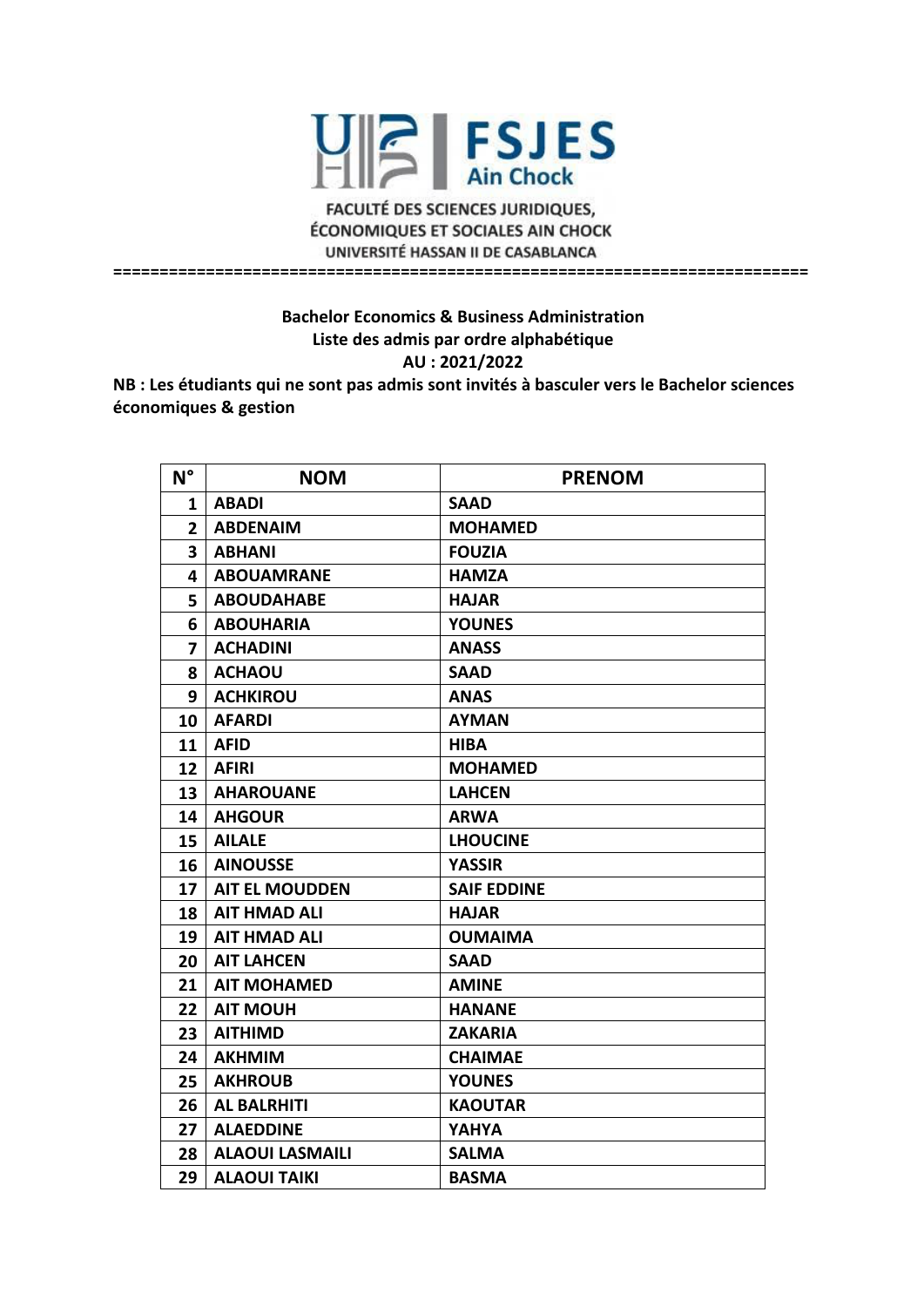| 30 | <b>AMIGROUD</b>               | <b>MOUAD</b>       |
|----|-------------------------------|--------------------|
| 31 | <b>AMINE</b>                  | <b>AHMED</b>       |
| 32 | <b>AMZIL</b>                  | <b>HIBA</b>        |
| 33 | <b>AOUBEID</b>                | <b>ABDELHAMID</b>  |
| 34 | <b>ARABA</b>                  | <b>MEHDI</b>       |
| 35 | <b>ASSAIH</b>                 | <b>HAJAR</b>       |
| 36 | <b>ASSATA</b>                 | <b>FADMA</b>       |
| 37 | <b>ATIF</b>                   | <b>IMANE</b>       |
| 38 | <b>ATYQ</b>                   | <b>HALIMA</b>      |
| 39 | <b>AYOUTE</b>                 | <b>ADAM</b>        |
| 40 | <b>AZALMADI</b>               | <b>KAOUTAR</b>     |
| 41 | <b>AZIM</b>                   | <b>EL MEHDI</b>    |
| 42 | <b>AZZA</b>                   | <b>BOUTAINA</b>    |
| 43 | <b>BADDOU</b>                 | <b>ZINEB</b>       |
| 44 | <b>BADRANE</b>                | <b>SARA</b>        |
| 45 | <b>BAHBOUHI</b>               | <b>MALAK</b>       |
| 46 | <b>BAHI</b>                   | <b>ABDESSAMI</b>   |
| 47 | <b>BAHIR</b>                  | <b>IMANE</b>       |
| 48 | <b>BAHJI</b>                  | <b>YOUSSEF</b>     |
| 49 | <b>BAICH</b>                  | <b>MERYEM</b>      |
| 50 | <b>BAKHAI</b>                 | <b>MALAK</b>       |
| 51 | <b>BAKHLIJA</b>               | <b>MOHAMED</b>     |
| 52 | <b>BAKHTOUCH</b>              | <b>ABDELHAMID</b>  |
| 53 | <b>BALLAOUI</b>               | <b>OUSSAMA</b>     |
| 54 | <b>BARNOUSSE</b>              | <b>IHSSANE</b>     |
| 55 | <b>BATAL</b>                  | <b>AYA</b>         |
| 56 | <b>BELAICHA</b>               | <b>IMAD</b>        |
| 57 | <b>BELALLAM</b>               | <b>YOUSSEF</b>     |
| 58 | <b>BELAOUNI</b>               | <b>HAJAR</b>       |
| 59 | <b>BELCAID</b>                | <b>MOUAD</b>       |
| 60 | <b>BELCAID</b>                | <b>ANAS</b>        |
| 61 | <b>BELGADA</b>                | <b>HOUDA</b>       |
| 62 | <b>BELHAMRI</b>               | <b>ANAS</b>        |
| 63 | <b>BELKAID</b>                | <b>AYOUB</b>       |
| 64 | <b>BELKOUTEB</b>              | ALI                |
| 65 | <b>BELKREZIA</b>              | <b>ABDELLAH</b>    |
| 66 | <b>BELLAOUI</b>               | <b>AHMED MEHDI</b> |
| 67 | <b>BEMBRAIM</b>               | <b>KAWTAR</b>      |
| 68 | <b>BENABDELKRIM EL FILALI</b> | <b>MALAK</b>       |
| 69 | <b>BENAZZOUZ SEMLALI</b>      | <b>SOUKAINA</b>    |
| 70 | <b>BENBOUDJEMAA</b>           | <b>MERIEM</b>      |
| 71 | <b>BENDAHMANE</b>             | <b>YASSINE</b>     |
| 72 | <b>BENESRIGHE</b>             | <b>KHOULOUD</b>    |
| 73 | <b>BENKISSA</b>               | <b>ISMAIL</b>      |
| 74 | <b>BENNANI</b>                | <b>ALI</b>         |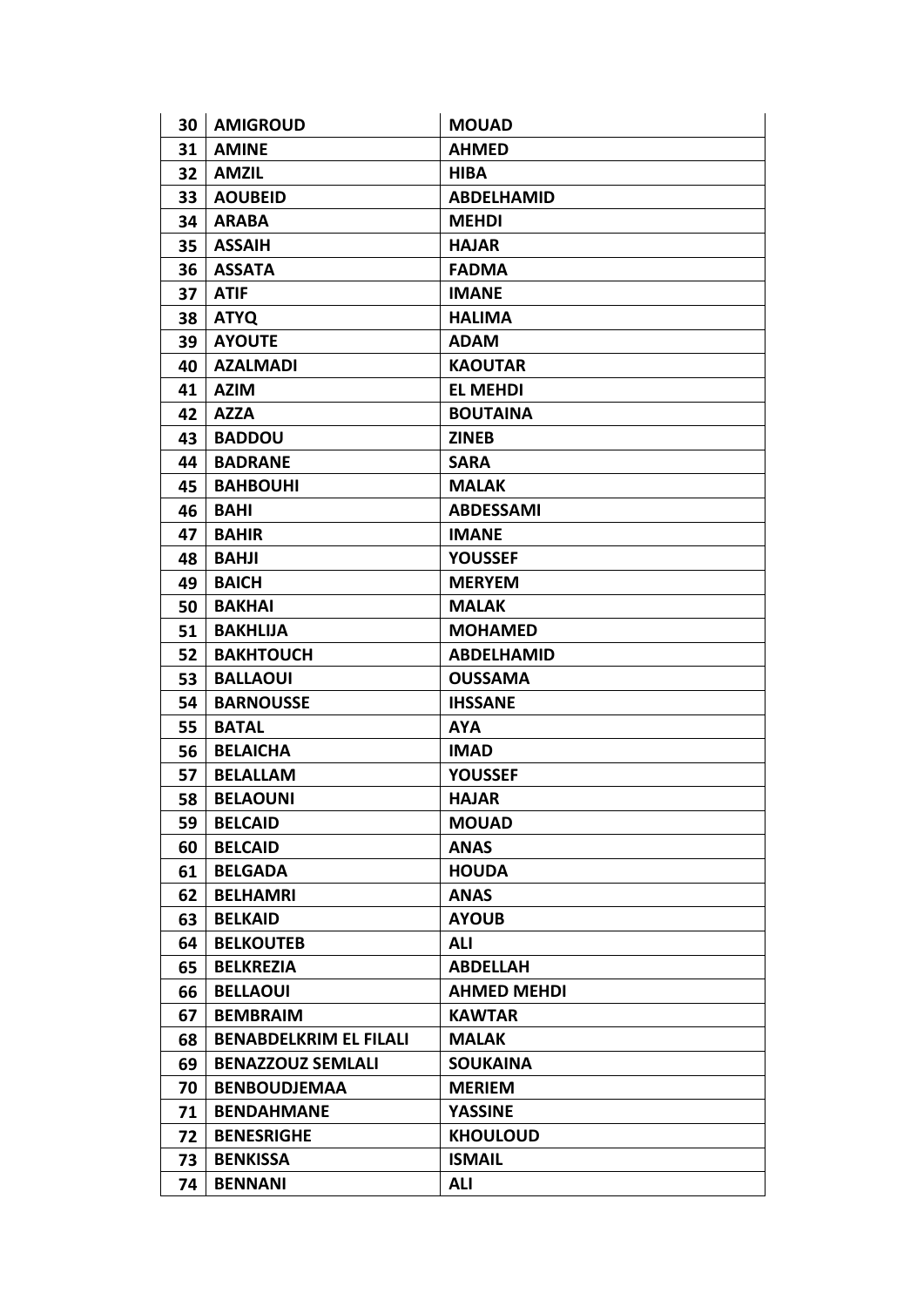| 75  | <b>BENOUAFI</b>           | <b>JIHANE</b>   |
|-----|---------------------------|-----------------|
| 76  | <b>BENSAID</b>            | <b>KENZA</b>    |
| 77  | <b>BENTBIB</b>            | <b>YOUNES</b>   |
| 78  | <b>BERDANE</b>            | <b>AYMENE</b>   |
| 79  | <b>BEROUINI</b>           | <b>BRAHIM</b>   |
| 80  | <b>BOUAMER</b>            | YAHYA           |
| 81  | <b>BOUBACHTA</b>          | <b>ASSIA</b>    |
| 82  | <b>BOUHAMDI</b>           | <b>ANAS</b>     |
| 83  | <b>BOUJADDIGUI</b>        | <b>MOHAMED</b>  |
| 84  | <b>BOUKHRIS</b>           | <b>NOUHAILA</b> |
| 85  | <b>BOUKNANA</b>           | <b>YASSINE</b>  |
| 86  | <b>BOULGHA</b>            | <b>YOUSSEF</b>  |
| 87  | <b>BOULMIRATE</b>         | <b>MOUNCEF</b>  |
| 88  | <b>BOUNOUIDRATE</b>       | <b>ISSAM</b>    |
| 89  | <b>BOUSNGAR</b>           | <b>AMINE</b>    |
| 90  | <b>BOUSSATE</b>           | <b>OMAR</b>     |
| 91  | <b>BOUTA</b>              | <b>YOUSSEF</b>  |
| 92  | <b>BOUYAHYA</b>           | <b>SARA</b>     |
| 93  | <b>BOUZID</b>             | <b>LAMIA</b>    |
| 94  | <b>BOZAZ</b>              | <b>NASSIM</b>   |
| 95  | <b>CHADID</b>             | <b>HAFSA</b>    |
| 96  | <b>CHAH</b>               | <b>GHITA</b>    |
| 97  | <b>CHAHID</b>             | <b>RITA</b>     |
| 98  | <b>CHAKHMANI</b>          | <b>KENZA</b>    |
| 99  | <b>CHARAF</b>             | <b>MOHAMED</b>  |
| 100 | <b>CHARIB</b>             | <b>CHADI</b>    |
| 101 | <b>CHARIB</b>             | <b>ELMEHDI</b>  |
| 102 | <b>CHARIF</b>             | <b>ZAKARIA</b>  |
| 103 | <b>CHATINE</b>            | <b>MERIEM</b>   |
| 104 | <b>CHEFAOUI</b>           | <b>LOUBNA</b>   |
| 105 | <b>CHENNAF</b>            | <b>NABIL</b>    |
| 106 | <b>CHORY</b>              | <b>ADAM</b>     |
| 107 | <b>DAFNALLAH</b>          | <b>SALMA</b>    |
| 108 | <b>DARIF</b>              | <b>OTHMANE</b>  |
| 109 | <b>DIHI</b>               | <b>FADWA</b>    |
| 110 | <b>EL ABBASSI</b>         | <b>ZAINEB</b>   |
| 111 | <b>EL ALAMI</b>           | <b>HIBA</b>     |
| 112 | <b>EL ALAMI-EL BOUDRI</b> | <b>ANWAR</b>    |
| 113 | <b>EL ARJANI</b>          | <b>HAMZA</b>    |
| 114 | <b>EL BALGHITI</b>        | <b>SAFAE</b>    |
| 115 | <b>EL BOUDRARI</b>        | <b>ISMAIL</b>   |
| 116 | <b>EL FARNINI</b>         | <b>KHAWLA</b>   |
| 117 | <b>EL FETTAT</b>          | <b>RANIA</b>    |
| 118 | <b>EL HAJIZ</b>           | <b>SALMA</b>    |
| 119 | <b>EL HARIRI</b>          | <b>YASSER</b>   |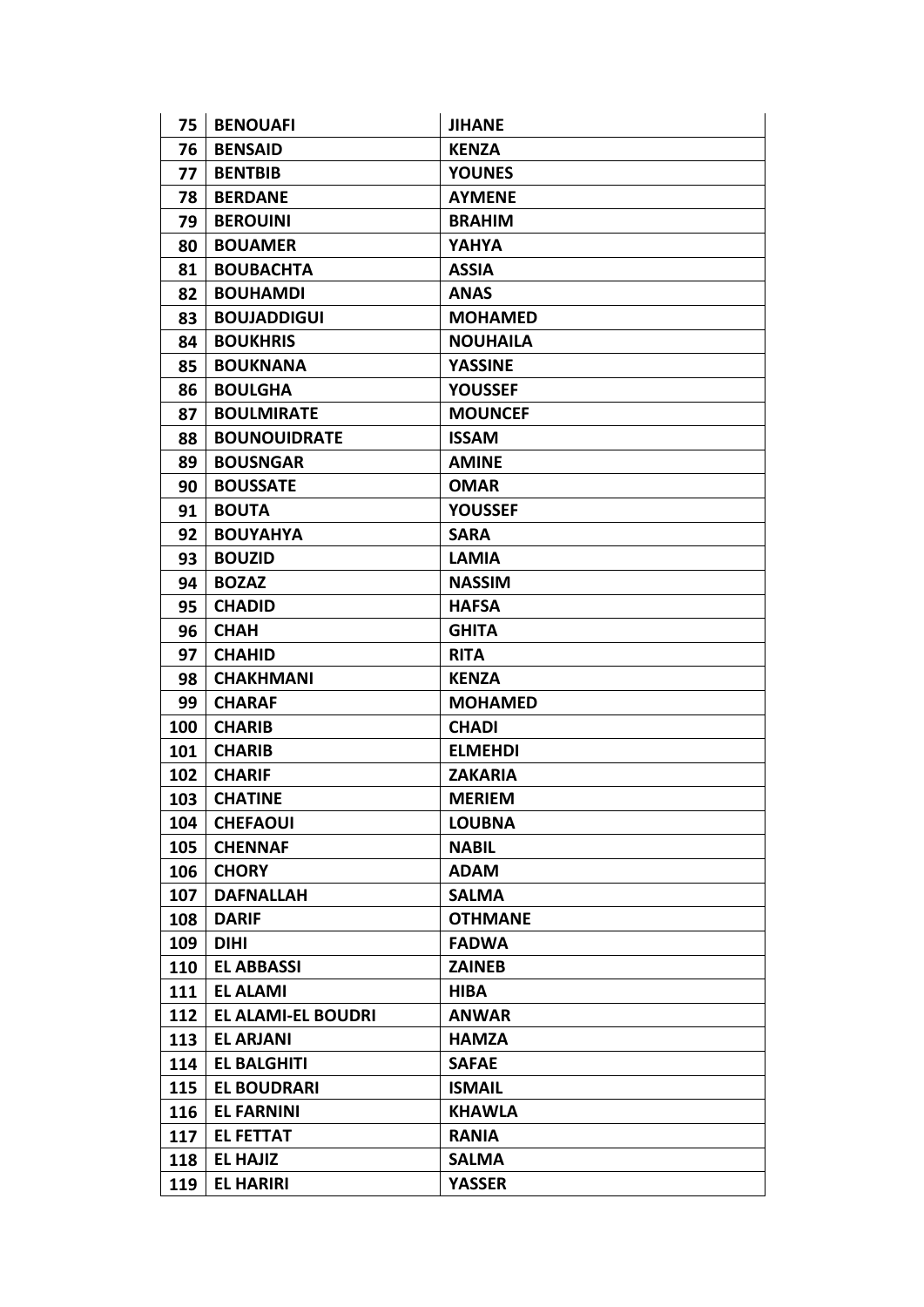| 120 | <b>EL IDRISSI</b>  | <b>AYA</b>          |
|-----|--------------------|---------------------|
| 121 | <b>EL MANDILI</b>  | <b>HAJAR</b>        |
| 122 | <b>EL MOUHIB</b>   | <b>MOURAD</b>       |
| 123 | <b>EL WAFI</b>     | <b>ANASS</b>        |
| 124 | <b>EL-MOUDNI</b>   | <b>YOUSRA</b>       |
| 125 | <b>ELBACITI</b>    | <b>BALSAM</b>       |
| 126 | <b>ELBAGHDADI</b>  | <b>WALID</b>        |
| 127 | <b>ELBOUAZIZI</b>  | <b>ILHAM</b>        |
| 128 | <b>ELFDIDINE</b>   | <b>YOUSRA</b>       |
| 129 | <b>ELFISSI</b>     | <b>NADA</b>         |
| 130 | <b>ELHARJ</b>      | <b>CHAHIDA</b>      |
| 131 | <b>ELHAZOUI</b>    | <b>IHSSANE</b>      |
| 132 | <b>ELIDRISSI</b>   | <b>CHAYMAA</b>      |
| 133 | <b>ELJJOUAOUI</b>  | <b>NOUHAILA</b>     |
| 134 | <b>ELJOHAL</b>     | <b>HAFSA</b>        |
| 135 | <b>ELKAOUKAJI</b>  | <b>ILYASS</b>       |
| 136 | <b>ELKHALDI</b>    | <b>BASMA</b>        |
| 137 | <b>ELMAKHLOUFI</b> | <b>INES</b>         |
| 138 | <b>ELMOUCHTARI</b> | <b>ABDELILLAH</b>   |
| 139 | <b>EN-NATIJI</b>   | <b>ASSIA</b>        |
| 140 | <b>ENNAJIDI</b>    | <b>MERIEM</b>       |
| 141 | <b>ENNOURI</b>     | <b>SOUHAIL</b>      |
| 142 | <b>ERRACHIDI</b>   | <b>ABDENOUR</b>     |
| 143 | <b>ERRADI</b>      | <b>AYA</b>          |
| 144 | <b>ESSOUBAI</b>    | <b>YASMINE</b>      |
| 145 | <b>EZAYADI</b>     | <b>RANIA</b>        |
| 146 | <b>EZZINAOUI</b>   | <b>WISSAL</b>       |
| 147 | <b>FAHI</b>        | <b>EL KHALIL</b>    |
| 148 | <b>FAIQ</b>        | <b>NAJWA</b>        |
| 149 | <b>FAJOUNI</b>     | <b>GHITA</b>        |
| 150 | <b>FAKKAK</b>      | <b>FATIMAZAHRA</b>  |
| 151 | <b>FATMI</b>       | <b>MERIEM</b>       |
| 152 | <b>FATTEH</b>      | <b>DOUAE</b>        |
| 153 | <b>FIKRI</b>       | <b>FATIMA ZAHRA</b> |
| 154 | <b>FIKRI</b>       | <b>ZAKARIA</b>      |
| 155 | <b>GAMERROU</b>    | <b>NEHAL</b>        |
| 156 | <b>GAMRAOUI</b>    | <b>ADAM</b>         |
| 157 | <b>GHADIRI</b>     | <b>IMANE</b>        |
| 158 | <b>GHANIMI</b>     | <b>ALAA-EDDINE</b>  |
| 159 | <b>GOLIAT</b>      | <b>AYOUB</b>        |
| 160 | <b>GOUBAR</b>      | <b>EL MEHDI</b>     |
| 161 | <b>GOUZLANI</b>    | <b>ABDERRAHMANE</b> |
| 162 | <b>HABBA</b>       | <b>SALAHEDDINE</b>  |
| 163 | <b>HABIB</b>       | <b>NOUR</b>         |
| 164 | <b>HACHIMI</b>     | <b>SAAD</b>         |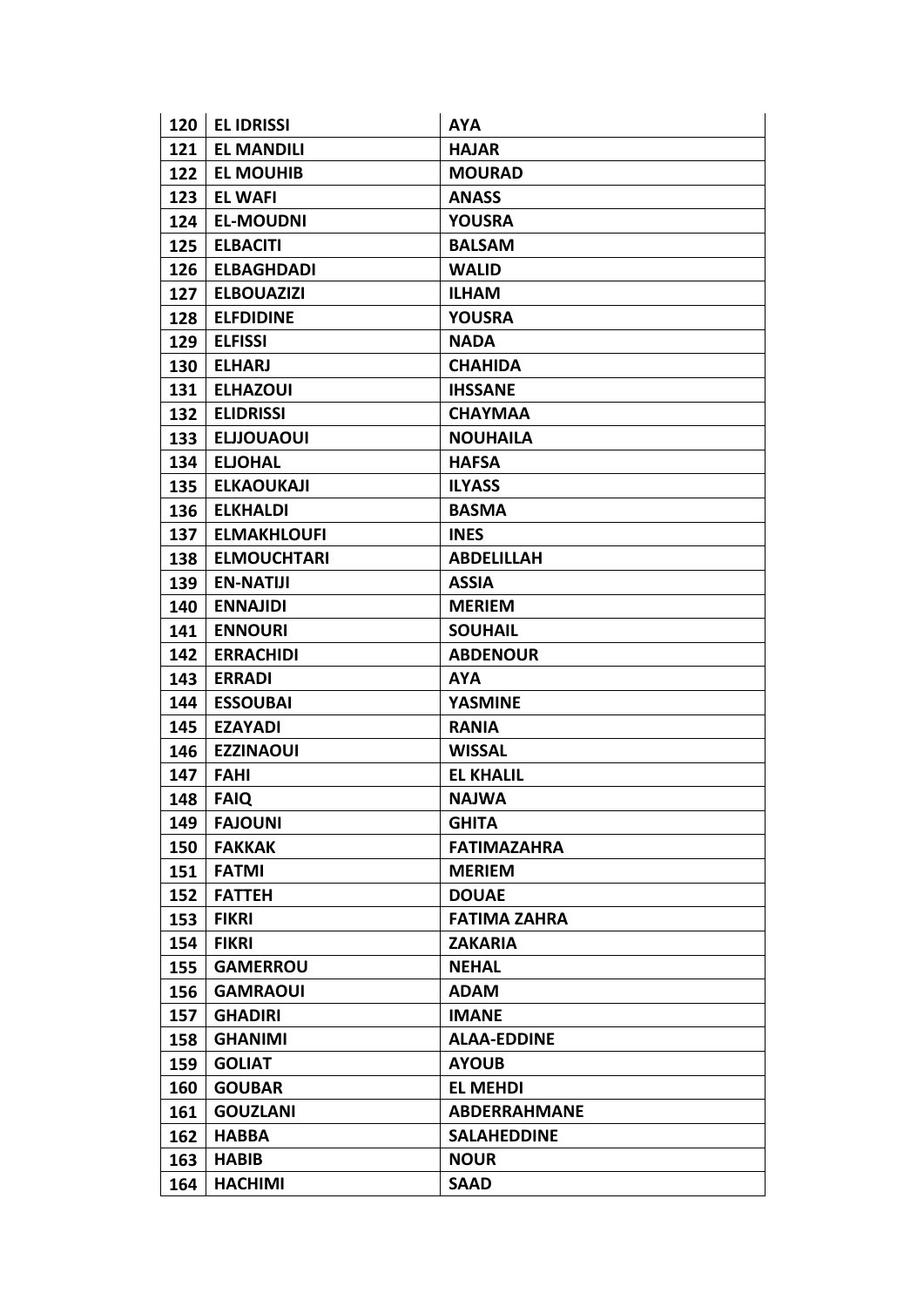| 165 | <b>HADDADI</b>    | <b>FATIMA</b>        |
|-----|-------------------|----------------------|
| 166 | <b>HADRAOUI</b>   | <b>SALMA</b>         |
| 167 | <b>HAFIDI</b>     | <b>SAMIRA</b>        |
| 168 | <b>HAIATI</b>     | <b>FATIHA</b>        |
| 169 | <b>HAJJAR</b>     | <b>NIZAR</b>         |
| 170 | <b>HAKKAL</b>     | <b>ILIAS</b>         |
| 171 | <b>HALLAL</b>     | <b>AYA</b>           |
| 172 | <b>HAMMOUMI</b>   | <b>ADAM</b>          |
| 173 | <b>HANNAOUI</b>   | <b>BADR</b>          |
| 174 | <b>HAOUANE</b>    | <b>MERYEM</b>        |
| 175 | <b>HARIT</b>      | <b>HIND</b>          |
| 176 | <b>HASBANE</b>    | <b>MOUAD</b>         |
| 177 | <b>HASSANI</b>    | <b>YOUSSEF</b>       |
| 178 | <b>HASSANI</b>    | <b>SALMA</b>         |
| 179 | <b>HASSAR</b>     | <b>ANIS</b>          |
| 180 | <b>HASSINE</b>    | <b>AMINA</b>         |
| 181 | <b>HORMATE</b>    | <b>YOUSSEF</b>       |
| 182 | <b>HOUMZ</b>      | <b>AHMED</b>         |
| 183 | <b>HOUSNI</b>     | <b>RIHAB</b>         |
| 184 | <b>ID BELAID</b>  | <b>NOUHAILA</b>      |
| 185 | <b>IDMHAND</b>    | <b>ABDELKARIM</b>    |
| 186 | <b>IDMOUSINE</b>  | <b>OUMAIMA</b>       |
| 187 | <b>IFASSIOUEN</b> | <b>YASSINE</b>       |
| 188 | <b>IHAMJI</b>     | <b>HIBA</b>          |
| 189 | <b>IRZOUKI</b>    | <b>ZAKARIA</b>       |
| 190 | <b>JABRANE</b>    | <b>AYMAN</b>         |
| 191 | <b>JABRI</b>      | <b>HAROUNE</b>       |
| 192 | <b>JADI</b>       | <b>ZAKARIA</b>       |
| 193 | <b>JAIDANE</b>    | <b>FATIHA</b>        |
| 194 | <b>JOUAL</b>      | <b>ASMAA</b>         |
| 195 | <b>KABBAJ</b>     | <b>YOUSRA</b>        |
| 196 | <b>KABBAJ</b>     | <b>AHMED MANSOUR</b> |
| 197 | <b>KADIMI</b>     | <b>SALMA</b>         |
| 198 | <b>KADIRI</b>     | <b>MOHAMED</b>       |
| 199 | <b>KANOUNI</b>    | <b>MOUNA</b>         |
| 200 | <b>KERNISS</b>    | <b>IKRAME</b>        |
| 201 | <b>KERROU</b>     | <b>FATIMA ZAHRA</b>  |
| 202 | <b>KESSOU</b>     | <b>ABDOULLAH</b>     |
| 203 | <b>KHAIRI</b>     | <b>MOHAMED ZAID</b>  |
| 204 | <b>KHALIDI</b>    | <b>AYA</b>           |
| 205 | <b>KHALIL</b>     | <b>NAWFAL</b>        |
| 206 | <b>KHAYRI</b>     | <b>AYMANE</b>        |
| 207 | <b>KHOUTAM</b>    | <b>AYA</b>           |
| 208 | <b>KODIANE</b>    | <b>SAMI</b>          |
| 209 | <b>KOUJOUT</b>    | <b>MAROUANE</b>      |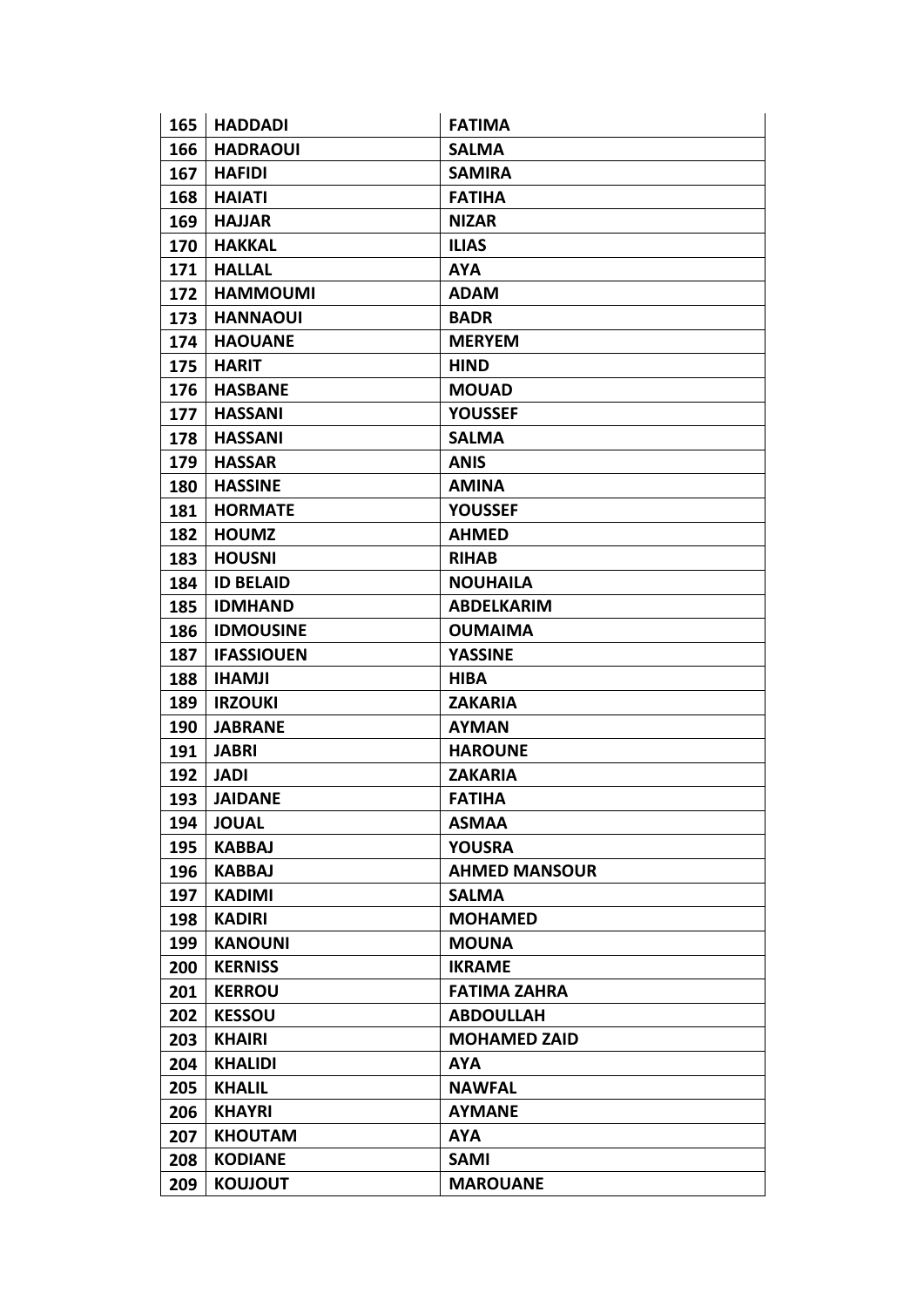| 210 | <b>KOUKOU</b>      | <b>IHSSANE</b>          |
|-----|--------------------|-------------------------|
| 211 | <b>KRITIT</b>      | <b>MOHAMED</b>          |
| 212 | <b>LAABIDI</b>     | <b>NOUHAILA</b>         |
| 213 | <b>LAAYALI</b>     | <b>AYMANE</b>           |
| 214 | <b>LAAZ</b>        | <b>REDA</b>             |
| 215 | <b>LABYAD</b>      | <b>HIBA</b>             |
| 216 | <b>LACHHAB</b>     | <b>ANWAR</b>            |
| 217 | <b>LAHFID</b>      | <b>IBTISSAM</b>         |
| 218 | <b>LAHJOUJI</b>    | <b>AMINE</b>            |
| 219 | <b>LASHAKI</b>     | <b>RANIA</b>            |
| 220 | <b>LECHHAB</b>     | <b>NOURED-DINE</b>      |
| 221 | <b>LOUMANA</b>     | <b>MANAL</b>            |
| 222 | <b>LOURAOUI</b>    | <b>AYA</b>              |
| 223 | <b>MAADI</b>       | <b>MOHAMED</b>          |
| 224 | <b>MADINE</b>      | <b>EL YAZID</b>         |
| 225 | <b>MAGOURI</b>     | <b>AYMAN</b>            |
| 226 | <b>MAJDI</b>       | <b>LAILA</b>            |
| 227 | <b>MAKHROUF</b>    | <b>ACHRAF</b>           |
| 228 | <b>MAKROUM</b>     | <b>ALAA</b>             |
| 229 | <b>MARFOUI</b>     | <b>AHMED</b>            |
| 230 | <b>MAROUANE</b>    | <b>ADNANE</b>           |
| 231 | <b>MASBAH</b>      | <b>KHAWLA</b>           |
| 232 | <b>MATLOUB</b>     | <b>ILYASSE</b>          |
| 233 | <b>MELOUANI</b>    | <b>KAWTAR</b>           |
| 234 | <b>MENNANI</b>     | <b>YOUNES</b>           |
| 235 | <b>METLOUB</b>     | <b>MOHAMED</b>          |
| 236 | <b>METOUARE</b>    | <b>CHEMSI</b>           |
| 237 | <b>MEZIOUNI</b>    | <b>ABDERRAHMANE</b>     |
| 238 | <b>MEZOUAR</b>     | <b>MOHAMED EL MEHDI</b> |
| 239 | <b>MIMA</b>        | <b>YOUNES</b>           |
| 240 | <b>MKHARBECH</b>   | <b>RANIA</b>            |
| 241 | <b>MOMEN</b>       | <b>ABDELOUAHED</b>      |
| 242 | <b>MOTASSIM</b>    | <b>HIBA</b>             |
| 243 | <b>MOUCHTAHI</b>   | <b>AMINE</b>            |
| 244 | <b>MOUDEN</b>      | <b>OUMAIMA</b>          |
| 245 | <b>MOUKHLASS</b>   | <b>AYA</b>              |
| 246 | <b>MOUKTADI</b>    | <b>HIBA</b>             |
| 247 | <b>MOURADI</b>     | <b>ISMAIL</b>           |
| 248 | <b>MOURSLI</b>     | <b>SALAHEDDINE</b>      |
| 249 | <b>MOUSSAID</b>    | <b>KARIM</b>            |
| 250 | <b>MOUSSAOUI</b>   | <b>ABDELAZIZ</b>        |
| 251 | <b>MOUSTAKIM</b>   | <b>YOUSSEF</b>          |
| 252 | <b>MOUTAWAKKIL</b> | <b>ZOUHEIR</b>          |
| 253 | <b>NAJI</b>        | <b>YASSINE</b>          |
| 254 | <b>NAJIB</b>       | <b>OUSSAMA</b>          |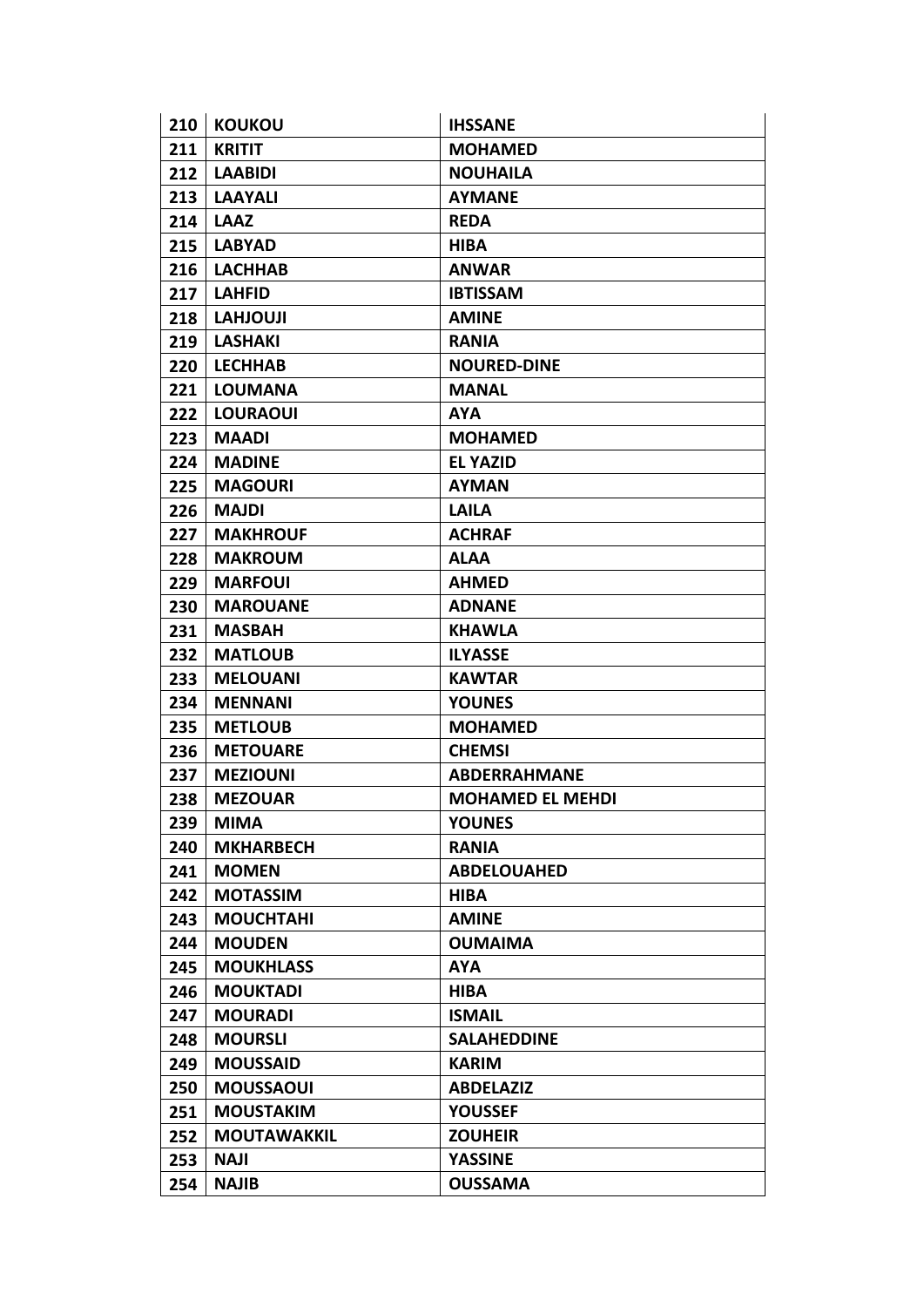| 255 | <b>NAMANY</b>         | <b>GHITA</b>          |
|-----|-----------------------|-----------------------|
| 256 | <b>NASRI</b>          | <b>ASMAA</b>          |
| 257 | <b>NICHAMI</b>        | <b>MALAK</b>          |
| 258 | <b>NOUGHIRA</b>       | <b>WISSAL</b>         |
| 259 | <b>NOUH</b>           | <b>HOUDA</b>          |
| 260 | <b>OUAMALICH</b>      | <b>ADNANE</b>         |
| 261 | <b>OUBRAHIM</b>       | <b>HAJAR</b>          |
| 262 | <b>OUHAJ</b>          | <b>ZAKARIA</b>        |
| 263 | <b>OUISSAR</b>        | <b>HAMZA</b>          |
| 264 | <b>OUKASSI</b>        | <b>FATIMA ZAHRAA</b>  |
| 265 | <b>OUKERROUM</b>      | <b>MALIKA</b>         |
| 266 | <b>OUKNIDER</b>       | <b>CHAIMAA</b>        |
| 267 | <b>OULDSENNI</b>      | <b>SOUHAIL</b>        |
| 268 | <b>OULED BENABBOU</b> | <b>ANOUAR</b>         |
| 269 | <b>OYASSINE</b>       | <b>HAMZA</b>          |
| 270 | <b>QADDOUS</b>        | <b>REDA</b>           |
| 271 | <b>QAFSAOUI</b>       | <b>ZINEB</b>          |
| 272 | <b>RACHID</b>         | <b>REDOUANE</b>       |
| 273 | <b>RAGHIB</b>         | <b>REDA</b>           |
| 274 | <b>RAHMOUNI</b>       | <b>OMAR</b>           |
| 275 | <b>RAMMEL</b>         | <b>AYMEN</b>          |
| 276 | <b>RATBAOUI</b>       | <b>MOHAMED FAROUK</b> |
| 277 | <b>REBBASS</b>        | <b>AYMEN</b>          |
| 278 | <b>REJILA</b>         | <b>HADBAA</b>         |
| 279 | <b>RHALLAM</b>        | <b>AMINE</b>          |
| 280 | <b>RIAHI</b>          | <b>NADIR</b>          |
| 281 | <b>RICHI</b>          | <b>KAMAL</b>          |
| 282 | <b>RICHKI</b>         | <b>SOUFIANE</b>       |
| 283 | <b>RIDA</b>           | <b>OTHMANE</b>        |
| 284 | <b>RIDAOUI</b>        | <b>YASMINE</b>        |
| 285 | <b>RIFKY</b>          | <b>IKRAM</b>          |
| 286 | <b>SAADAOUI</b>       | <b>YAHYA</b>          |
| 287 | <b>SABRI</b>          | <b>YASMINE</b>        |
| 288 | <b>SADDOUKI</b>       | <b>JENNATE</b>        |
| 289 | <b>SADIK</b>          | <b>RAHIMA</b>         |
| 290 | <b>SADIKI</b>         | <b>SALMA</b>          |
| 291 | <b>SADKI</b>          | <b>AMIR</b>           |
| 292 | <b>SAFOUATE</b>       | <b>AYA</b>            |
| 293 | <b>SAHMI</b>          | <b>AYOUB</b>          |
| 294 | <b>SAID</b>           | <b>ABDESSAMII</b>     |
| 295 | <b>SAID</b>           | YAHYA                 |
| 296 | <b>SALA</b>           | <b>FATIMA EZZAHRA</b> |
| 297 | <b>SALHI IDRISSI</b>  | <b>LAMIAA</b>         |
| 298 | <b>SALIH</b>          | <b>ABDERRAHMANE</b>   |
| 299 | <b>SALIMI</b>         | <b>AYMAN</b>          |